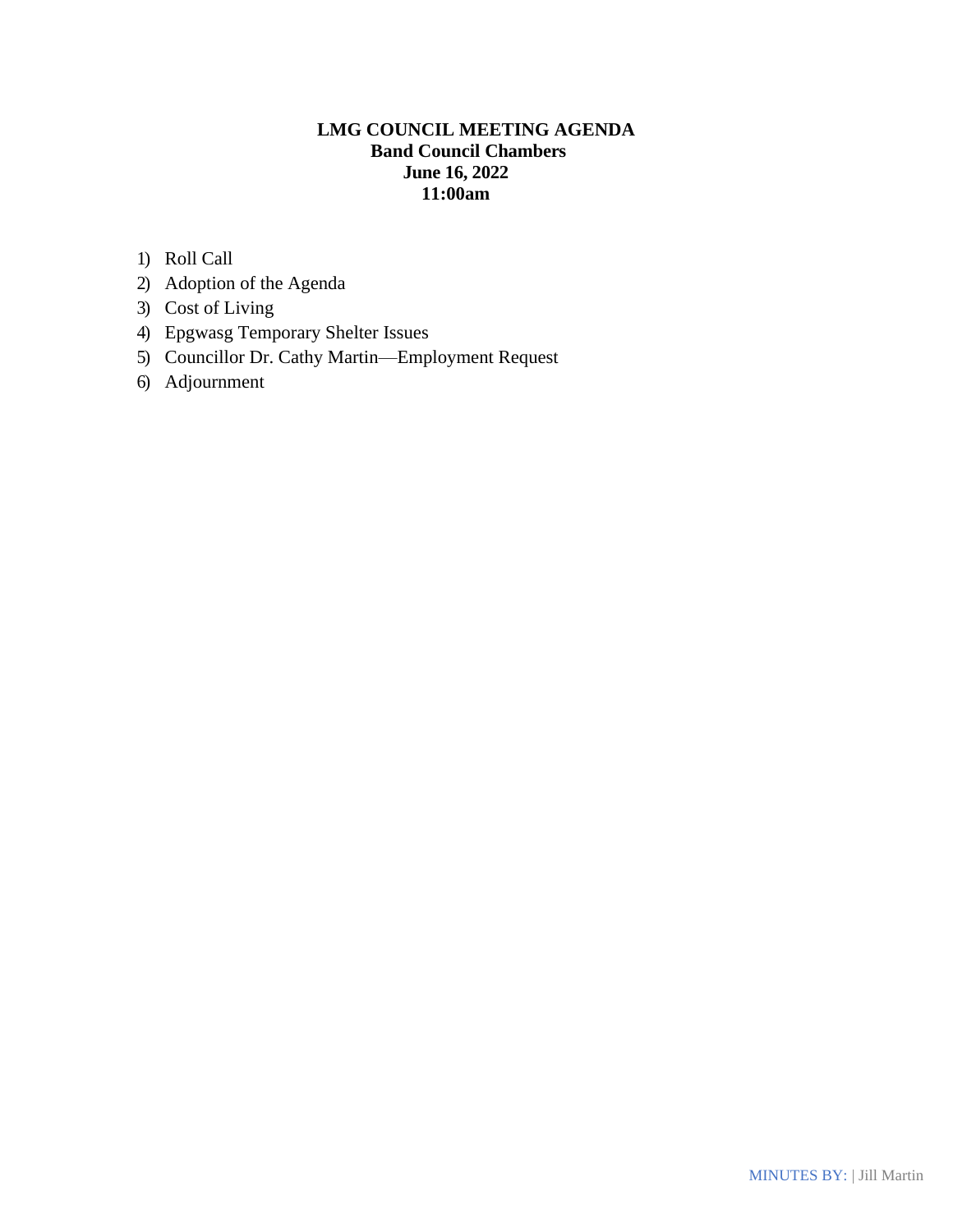### **1. Roll Call**

### **LMG COUNCIL ATTENDEES:**

Chief Darcy Gray Councillor Ali Barnaby (Zoom) Councillor Annette Barnaby (Zoom) Councillor Brian Caplin Jr. (Zoom) Councillor Chad Gedeon Councillor Gordon Isaac Jr. Councillor Dr. Cathy Martin Councillor George Martin Councillor Kevin Methot (Zoom) Councillor Sky Metallic Councillor Wendell Metallic Councillor Alexander Morrison (Zoom) Councillor Sheila Swasson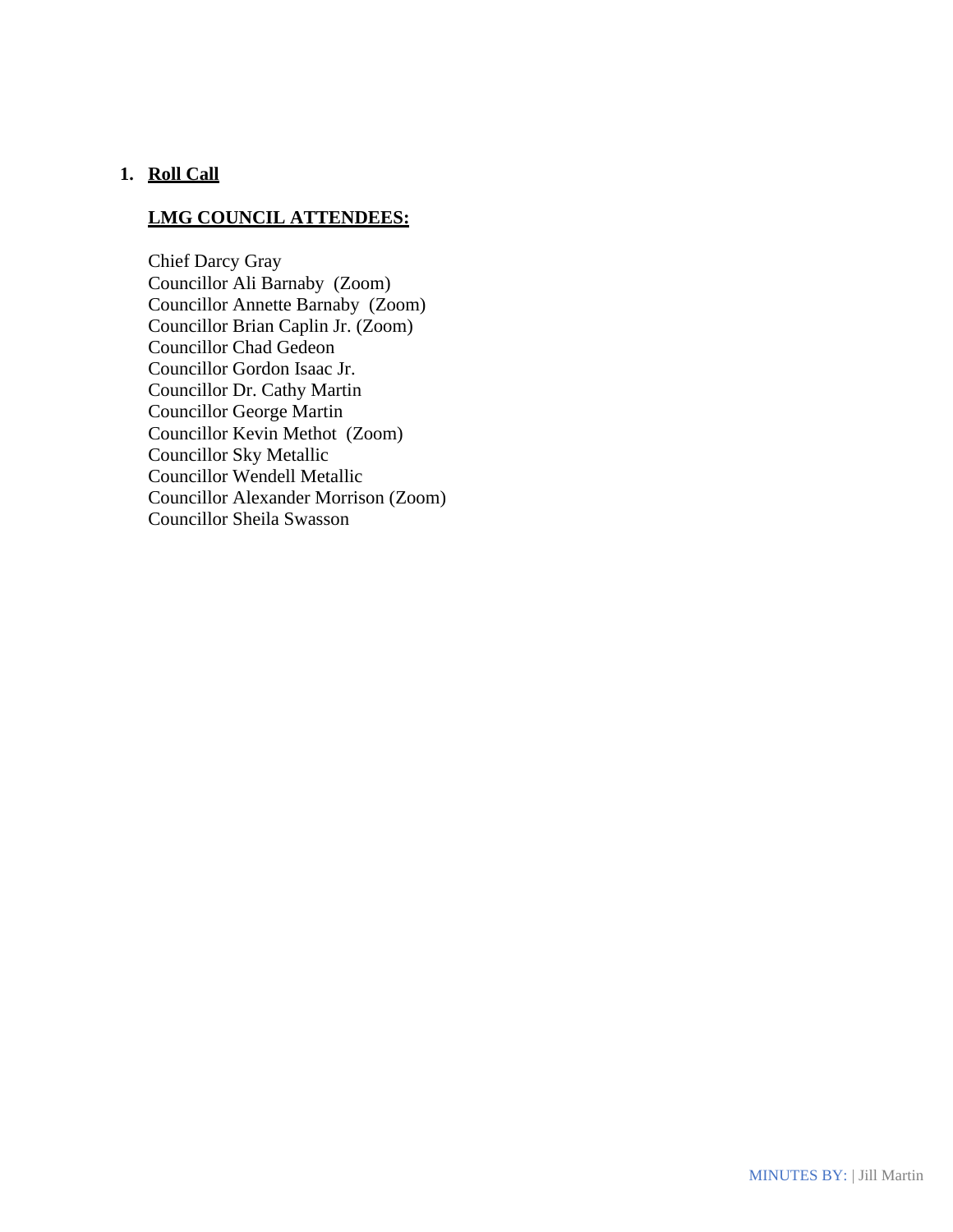### **1) Agenda Review**

Chief and Council made a motion to approve the Agenda for June 16, 2022, with added agenda items:

 Shelter Community Concern Proposal LMG Employment Summer Hours

Moved: Councillor Chad Gedeon Second: Councillor Sky Metallic Passed

### **2) Cost of Living**

Chief and Council made a motion to approve a Cost-of-Living increase of 8% for those employees who have not yet received adjustment. Cost-of -Living increase will be retro to April 1, 2022.

Moved: Councillor Dr. Cathy Martin Second: Councillor Gordon Isaac Jr. Abstain: Councillor Ali Barnaby Passed

#### **3) Epgwasg Temporary Shelter Issues**

Councillor Dr. Cathy Martin informed Council on issues at the Epgwasq Temporary Shelter.

#### **4) Councillor Dr. Cathy Martin—Employment Request**

Councillor Dr. Cathy Martin requested a Part-Time employment to work 17.5 hours on a Council Contract. Chief and Council made a motion to approve the request.

Moved: Councillor Alexander Morrison Second: Councillor Kevin Methot Abstain: Councillor Dr. Cathy Martin Passed